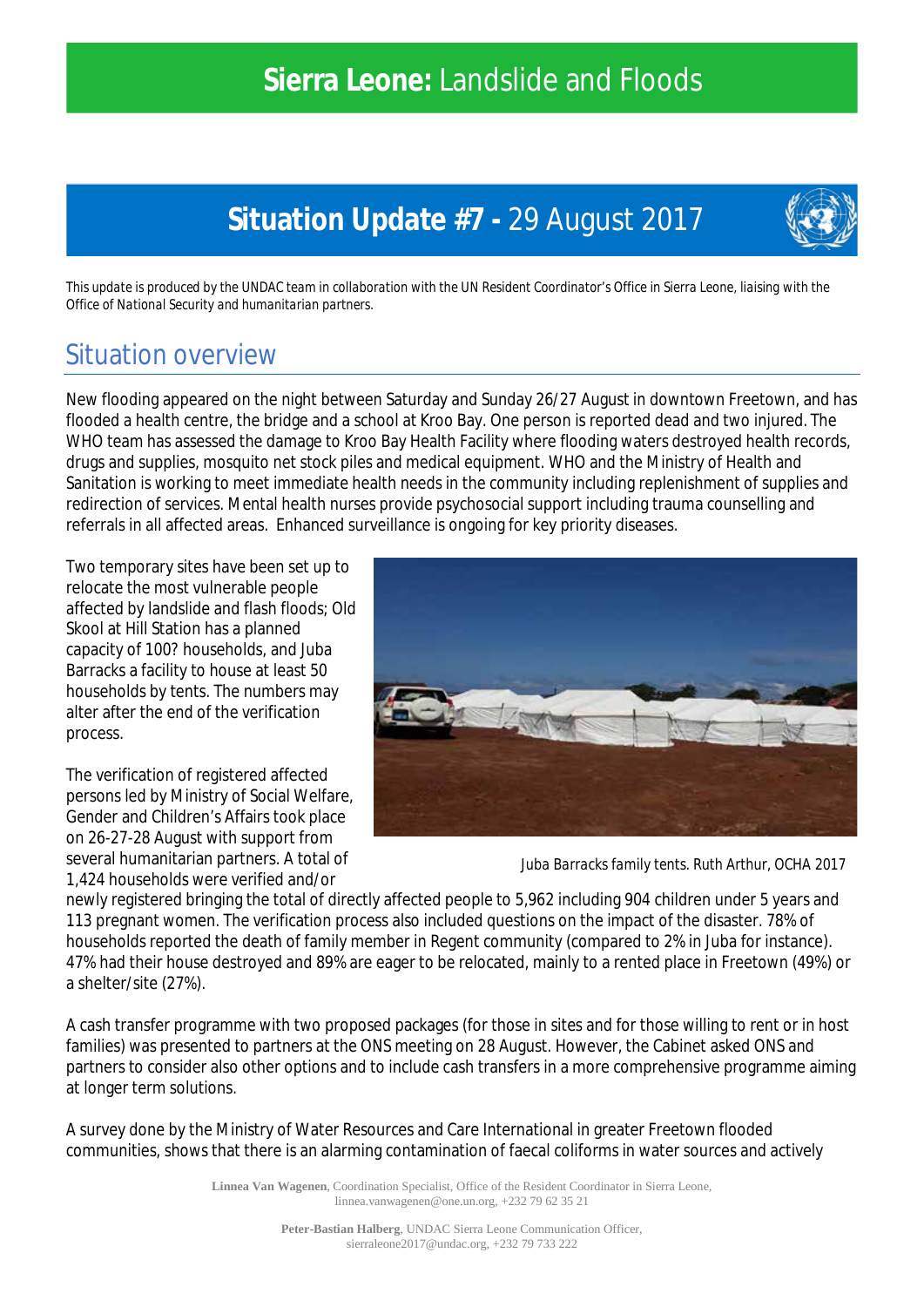used community wells. Thus, the risk of disease outbreaks remains high due to the seasonal flooding of wells and latrines, proliferation of mosquitoes, and overcrowded and suboptimal living conditions. WHO is supporting local authorities to heighten surveillance and preparedness for malaria, waterborne diseases and other potential outbreaks.

### Response efforts

WFP food distributions have been completed for the first round. WFP will start the second food distribution on 4 September.

UNDP is supporting the World Bank implementation of a damage and loss assessment (DALA). WHO is revising the findings of the first MIRA done on 15 August, and will conduct a complementary health survey during the coming week. UNICEF is currently doing a WASH assessment.

The UNDAC team supporting ONS and the humanitarian partners has designed an online tool for the 4Ws survey: <https://goo.gl/forms/FCtCQiznjaNmDgmH3>



The private sector is actively engaged in supporting the response, at field level and national (a member of Chamber of Commerce taking part in the ONS meetings). Support of the private sector for excavating at Regent and for preparing the ground for the site at Old Skool was particularly appreciated.



UNFPA transported 55 pregnant women from Pentagon, Kaningo, Regent, Kamayama and Dwazark communities to the Planned Parenthood Association of Sierra Leone Sexual Reproductive Health Clinic for routine antenatal checks and services.

> **Linnea Van Wagenen**, Coordination Officer, Office of the Resident Coordinator in Sierra Leone, linnea.vanwagenen@one.un.org, +232 79 62 35 21 <https://sl.one.un.org/> **Peter-Bastian Halberg**, UNDAC Sierra Leone Communication Officer, [sierraleone2017@undac.org,](mailto:sierraleone2017@undac.org) +232 79 733 222 http://reliefweb.int/disaster/ms-2017-000109-sle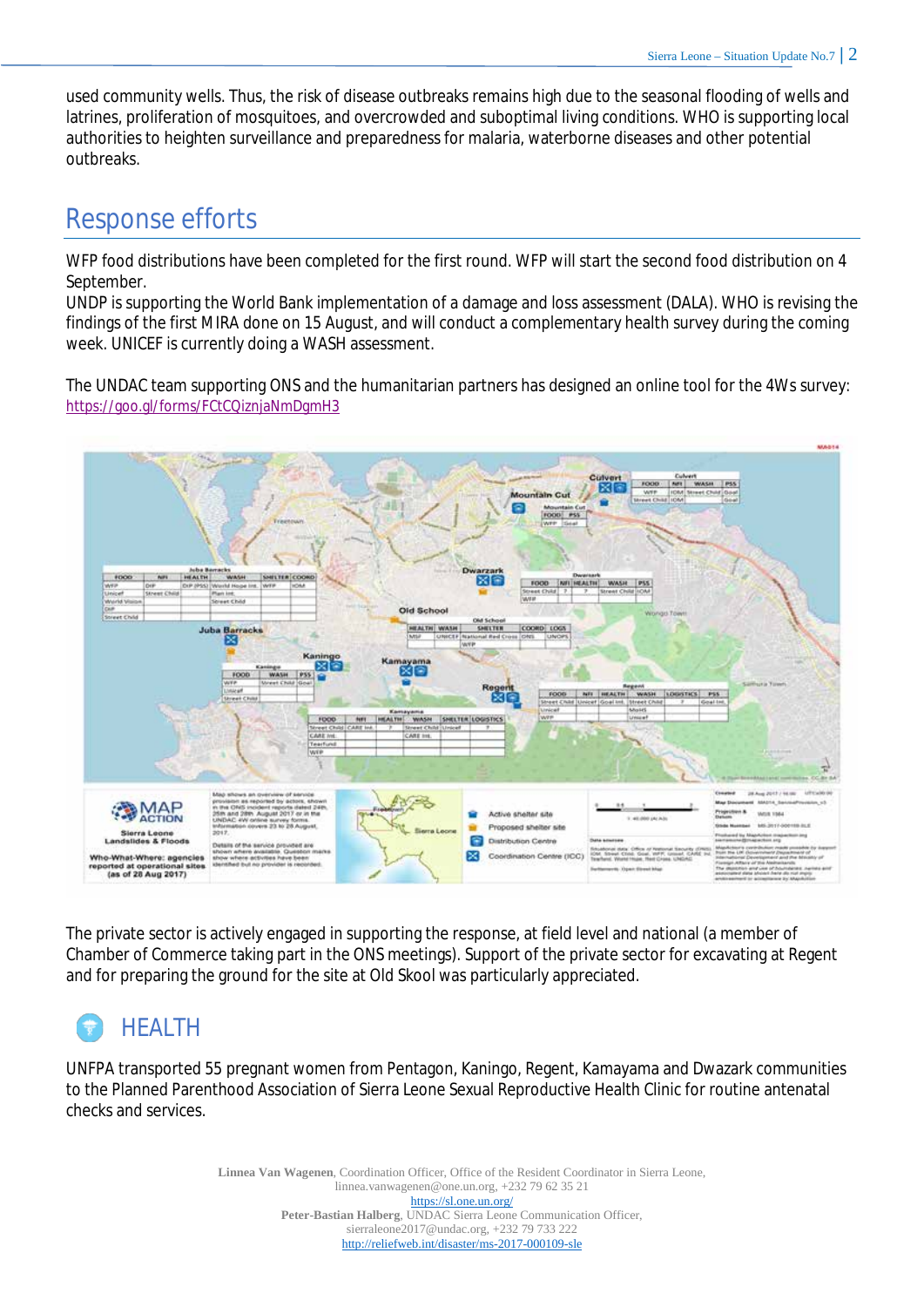WHO is supporting MoHS to enhance surveillance for waterborne diseases and is promoting hygiene in shelters.

UNICEF supports WASH infection prevention and control continued in all the four hospitals in Freetown. Water, soap and disinfectants were provided in all critical areas in these hospitals. Health education focusing on diarrhoea prevention was carried out in and around the hospitals. A total of 1,454 participated in the trainings. These included 571 children, 452 women and 422 men.

#### CONSTRAINTS

Community water sources are flooded and contaminated in particular in Kamayama and Kaningo communities. For more details see under WASH.

### FOOD & NUTRITION

A joint rapid assessment and quick response mission by the Government of Sierra Leone (Directorate of Food and Nutrition and Scaling Up Nutrition National Secretariat) together with key United Nations agencies (UNICEF, WHO, WFP) was completed on 25 August 2017, with five affected areas visited. Eight nutrition professionals, and five nutrition student volunteers assessed the availability of nutrition services in affected sites, and worked closely with implementing partners like Action Against Hunger, Development Initiative Programme (DIP) and community health workers (CHWs) to ensure key nutrition services were delivered to the flood affected areas.

Action Against Hunger is supporting Community Health Workers (CHWs) in Kaningo, Kamayama and Culvert to conduct community screening and referral.

WFP is currently engaged in providing storage and transportation of arriving relief goods. The second round of WFP food distribution will initiate 4 September.

Street Child of Sierra Leone has distributed the following numbers of food packages in shelter areas:

|       | Regent | Kaningo | Kamavama | Culvert | ີ<br>Dworzack | Juba     |
|-------|--------|---------|----------|---------|---------------|----------|
| Total |        | 9205    | 10738    | 6458    |               | ാ $\sim$ |

Plan International has targeted 100 households (700 individuals) with food distribution in Regent and Kaningo.

#### **CONSTRAINTS**

The food and nutrition pillar should refine the coordination process and make sure that base line data is all inclusive.



UNICEF in partnership with CRS support the provision and delivery of water to the affected communities. To date, a total of 441,000 litres of water have been supplied through water trucking. This includes 253,000 litres in Regent, 108,000 litres in Kaningo and 70,000 litres in Pentagon.

Rain water harvesting systems (RWHSs) installed by UNICEF in both Regent, Kaningo and Pentagon. In total the RWHSs in the three centres have been able to harvest over 100,000 litres so far.

UNICEF provide sanitation services at the three holding centres. A total of about 5,000 people including day visitors have benefited from this service directly. Sanitation provision includes construction of trench latrines,

> **Linnea Van Wagenen**, Coordination Officer, Office of the Resident Coordinator in Sierra Leone, linnea.vanwagenen@one.un.org, +232 79 62 35 21 <https://sl.one.un.org/> **Peter-Bastian Halberg**, UNDAC Sierra Leone Communication Officer, [sierraleone2017@undac.org,](mailto:sierraleone2017@undac.org) +232 79 733 222 http://reliefweb.int/disaster/ms-2017-000109-sle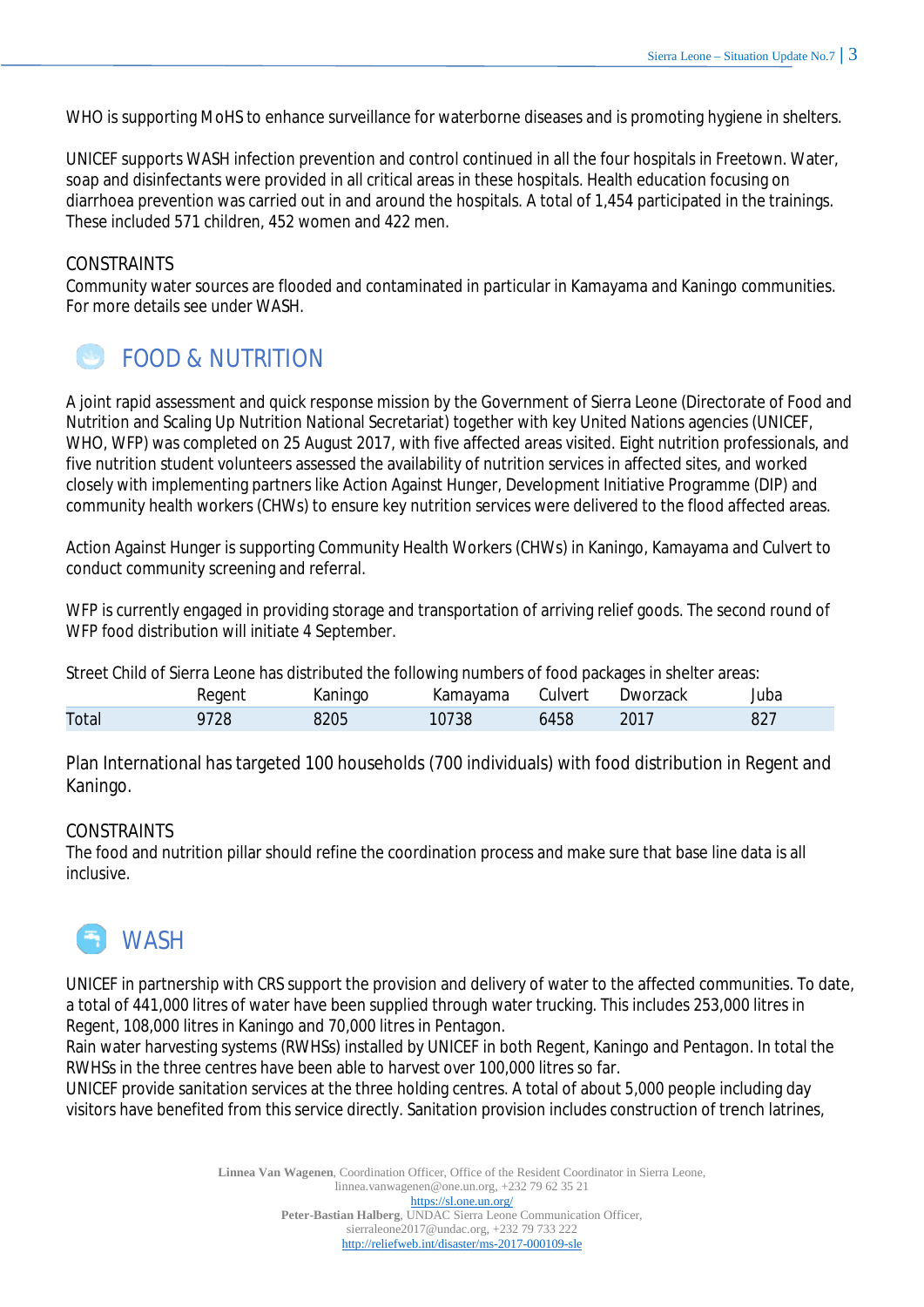repair of existing latrines as well as desludging of mobile latrines deployed at the three new holding sites within the Regent centre.

UNICEFs promotion of handwashing continued in all the main holding areas. Handwashing stations, water and soap were provided. Hygiene education was provided to communities residing in all the holding areas as well as immediate communities in the three locations.

A total of 41,190 aqua tabs have been distributed for other directly affected but not displaced communities. This includes 29,500 aquatabs, 5,330 aquatabs and 6,360 aquatabs distributed in Kaningo, regent and Pentagon/Kamayama respectively.

UNICEF supports the WASH pillar to conduct joint monitoring of ongoing response activities.

Oxfam is setting up water and sanitation facilities at Juba Barracks IDP relocation site.

#### CONSTRAINTS

A survey done by The Ministry of Water Resources and Care International in greater Freetown flooded communities, shows that there is an alarming contamination of faecal coliforms in water sources and actively used community wells. Moreover, the is a lack of residual chlorine.

## **SHELTER**

IOM is setting up of 50 tents at Juba Barracks and setting up of tents for 250 individuals at Old Skool relocation site. IOM has also provided NFI items at Dwarzak to 127 households and is supporting ONS and the National Commission for Social Action (NaCSA) in conducting an IDP assessment.



*Old Skool relocation site. Ruth Arthur, OCHA 2017*

WFP has supported setting up Incident Coordination Centres at the two relocation sites at Juba Barracks and Old Skool at Hill Station.

UNDP is engaging 600 youth in affected communities to clear debris to minimize risk of future flooding (Kaningo, Wellington, Kanikay, Kissi Brook, Culvert and Mountain Cut). Cash for Work activities expected to commence next week UNDP will also provide small grants 'enterprise recovery'. The targeted groups are mainly women.

#### **CONSTRAINTS**

Preparation for shelters at the relocation centres at Juba Barracks and Old Skool are taking more time than initially planned. Furthermore, the ONS is reporting that shelter lack water purification and hygiene equipment.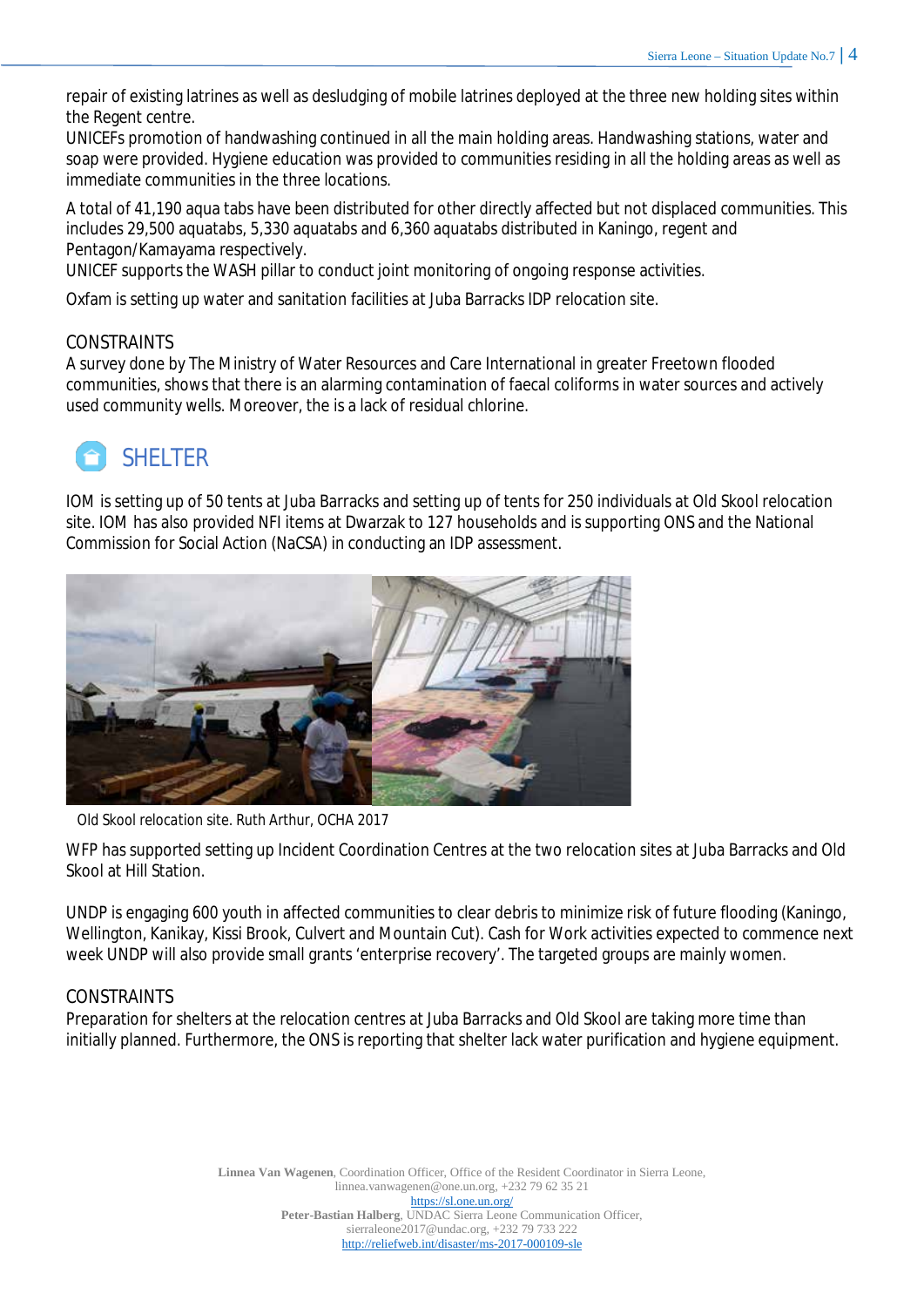### PSYCHOSOCIAL/ PROTECTION/EDUCATION

Government figures indicate that a total of 238 persons have received psychosocial support in Culvert, Juba and Kaningo.

UNFPA hosted an orientation session for 54 officers, social workers and partners operating the six protection desks in the affected communities. Sessions were facilitated by UNFPA; the Director of Gender, MSWGCA; the Coordinator of the Family Support Unit, Western Region; UNICEF and UNWOMEN. The sessions focused on prevention and response to GBV in the context of a humanitarian crisis, child protection and the specific terms of reference for the operation of the protection desks.

UN Women has completed first round distribution of dignity kits (904 women in Wellington, Culvert, Pentagon, Kamayama). Furthermore, the agency is supporting the Ministry of Social Welfare emergency response training and is fast-tracking training on Sexual and Gender Based Violence (SGBV).

Plan International has set up Child friendly spaces at the two relocation centres at Juba Bararcks and Old Skool.

UNICEF, UNFPA and UN Women organized an orientation session for 50 Protection Desk staff from the Family Support Unit (FSU) of the Sierra Leone Police Force and social workers from the Ministry of Social Welfare, Gender and Children's Affairs (MSWGCA). Three Protections Desks have been established with FSU and MSWGCA's fieldlevel presence in Kaningo, Kamayamah, and Regent, and the establishment of an additional Protection Desk in the 'Old Skool' relocation site is underway.

UNICEF NGO implementing partner Family Homes Movement (FHM) has established four Child Friendly Spaces, with the support of UNICEF. 211 children have attended the Child Friendly Spaces in Kaningo,



*Child Friendly Space. UNICEF 2017*

Kamayamah, and Pentagon, and 31 children received Psychological First Aid in the same locations. An additional Child Friendly Space as well as a Psychosocial Support tent was established by FHM in 'Old Skool' with UNICEF's on-site child protection technical support in identifying a suitable location.

Plan International has established a child protection desk in Juba Barracks.

#### CONSTRAINTS

A HelpAge International report on disasters and how they affect older persons showed that older people and those with disabilities are at greater risk of injury and harm due to mobility challenges. They are less likely to flee due to hardships associated with travel and a reluctance to leave home, land and possessions.

> **Linnea Van Wagenen**, Coordination Officer, Office of the Resident Coordinator in Sierra Leone, linnea.vanwagenen@one.un.org, +232 79 62 35 21 <https://sl.one.un.org/> **Peter-Bastian Halberg**, UNDAC Sierra Leone Communication Officer, [sierraleone2017@undac.org,](mailto:sierraleone2017@undac.org) +232 79 733 222 http://reliefweb.int/disaster/ms-2017-000109-sle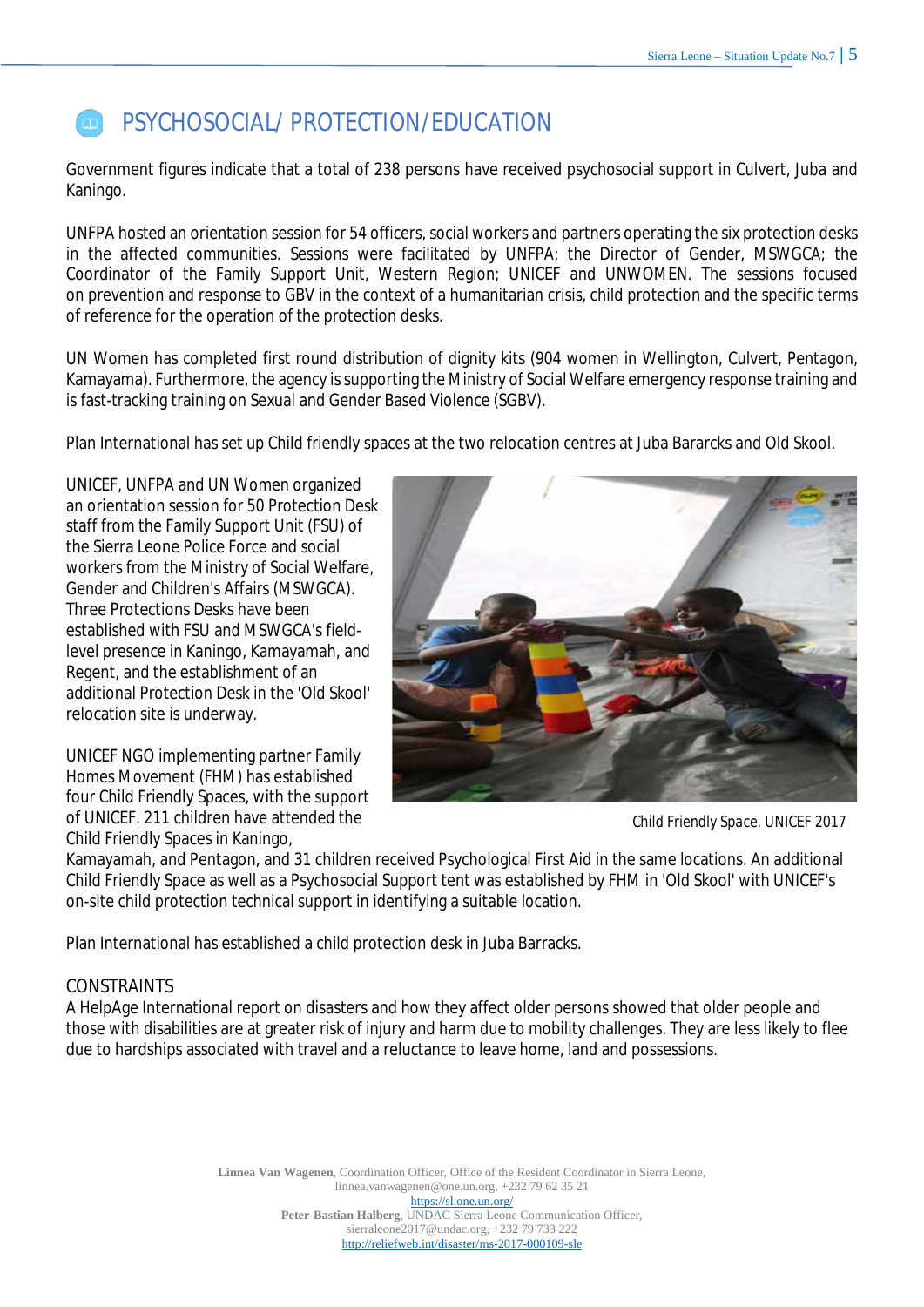### COMMUNICATION & SOCIAL MOBILIZATION

WFP has established a short-numbered hotline '7373', operating 24/7.

Trocaire is facilitating information flow to and from communities Dwarzak, Culvert and Juba through community outreach and the ONS information kiosks, when they are up and running.

UNICEF has conducted an orientation for 18 partners involved in social mobilization and community engagement on key messaging priorities cross health, nutrition, WASH, Child Protection and education sectors with special emphasis put on further intensifying cholera and malaria messages at the community level.

Since 18 August, UNICEF has been carrying out a mass mobilization campaign through radio (over 3,500 minutes - Public Service Announcements and call-in discussion programmes) and television (over 600 minutes - call-in discussion programmes) with messages particularly on cholera prevention.

#### CONSTRAINTS

The communication and social mobilisation pillar has not yet conveyed common messaging.

### Bilateral and Private Sector Support

- ECOWAS (including WAHO): 300,000 USD.
- Ghana team including Vice-President and NADMO national coordinator have brought 28MT of relief items
- Togo. 500,000 USD.
- Liberia has forwarded 20 vehicles to bring medical and food supplies.
- Nigeria has donated 315 tonnes of assorted relief materials and one million dollars to Sierra Leone
- Côte d'Ivoire is sending 1.5 tons of medical [supplies.](http://www.statehouse.gov.sl/index.php/component/content/article/34-news-articles/1822-west-africa-countries-offer-condolences-aid-to-sierra-leone-following-deadly-mudslide)
- Senegal donated USD\$100,000 to the relief efforts.
- Morocco has send 66MT (tents, blankets, cholera kits). Transport by Royal Armed Forces.
- China: US\$1million to the Government of Sierra Leone through its embassy in Freetown.
- Israel announced it will send medicine, clean water, and blankets via the embassy in Senegal.
- Spain 60,000 EUR and deployed a technical team to help with body identification
- UK: 5 million GBP
- EU: 300,000 EUR for vulnerable families affected by disaster (through local and international partners)
- Ireland: 400,000 EUR for START fund (International NGOs)
- Mercury International: 55,000 USD
- United Bank of Africa CEO donated 500,00 USD to Sierra Leone
- Africell: 67,000 USD.
- Red Cross appeal 4.8m USD asked.
- Switzerland has pledged 400 000 CHF to IFCR Appeal (WASH, primary health).
- Qatar has sent cargo with medical and surgical supplies.
- Germany supported the victims of the landslide with ca. 90.000 € through Deutsche Welthungerhilfe Freetown (Purchase and Distribution of Mattresses and Blankets, Food packages).

The Netherlands has donated in total EUR 580,000 to the International Red Cross Society for their relief efforts in Sierra Leone.

Turkish Red Crescent deployed to delegates to Freetown, Sierra Leone via an air freighter containing; 2.5 tons of wheat flour, 2.5 tons of pasta, 2.5 tons of rice, 100 tents, 100 kitchen kits, 12,300 razor blades and 1 ton of

**Linnea Van Wagenen**, Coordination Officer, Office of the Resident Coordinator in Sierra Leone,

linnea.vanwagenen@one.un.org, +232 79 62 35 21 <https://sl.one.un.org/>